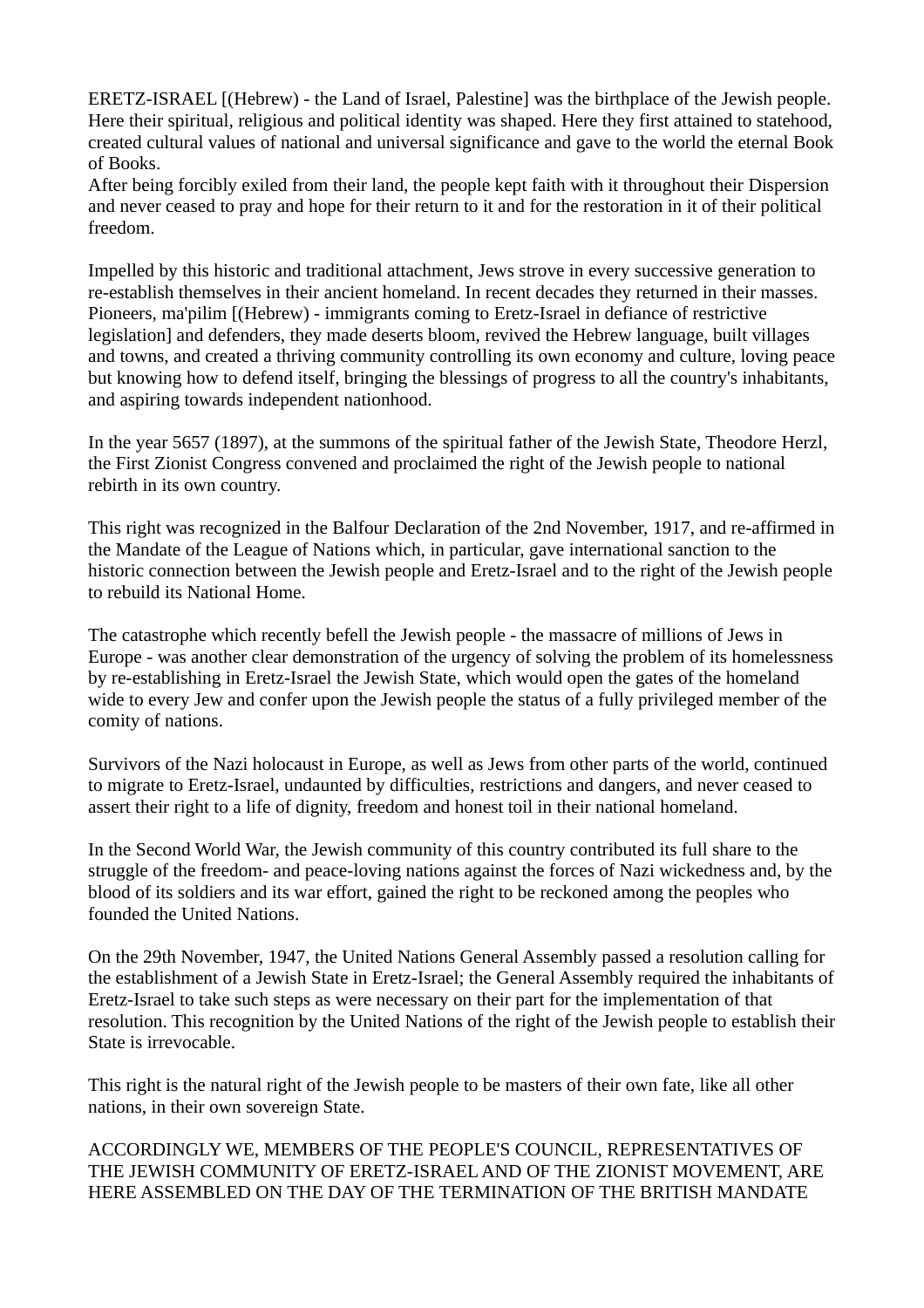OVER ERETZ-ISRAEL AND, BY VIRTUE OF OUR NATURAL AND HISTORIC RIGHT AND ON THE STRENGTH OF THE RESOLUTION OF THE UNITED NATIONS GENERAL ASSEMBLY, HEREBY DECLARE THE ESTABLISHMENT OF A JEWISH STATE IN ERETZ-ISRAEL, TO BE KNOWN AS THE STATE OF ISRAEL.

WE DECLARE that, with effect from the moment of the termination of the Mandate being tonight, the eve of Sabbath, the 6th Iyar, 5708 (15th May, 1948), until the establishment of the elected, regular authorities of the State in accordance with the Constitution which shall be adopted by the Elected Constituent Assembly not later than the 1st October 1948, the People's Council shall act as a Provisional Council of State, and its executive organ, the People's Administration, shall be the Provisional Government of the Jewish State, to be called "Israel".

THE STATE OF ISRAEL will be open for Jewish immigration and for the Ingathering of the Exiles; it will foster the development of the country for the benefit of all its inhabitants; it will be based on freedom, justice and peace as envisaged by the prophets of Israel; it will ensure complete equality of social and political rights to all its inhabitants irrespective of religion, race or sex; it will guarantee freedom of religion, conscience, language, education and culture; it will safeguard the Holy Places of all religions; and it will be faithful to the principles of the Charter of the United Nations.

THE STATE OF ISRAEL is prepared to cooperate with the agencies and representatives of the United Nations in implementing the resolution of the General Assembly of the 29th November, 1947, and will take steps to bring about the economic union of the whole of Eretz-Israel.

WE APPEAL to the United Nations to assist the Jewish people in the building-up of its State and to receive the State of Israel into the comity of nations.

WE APPEAL - in the very midst of the onslaught launched against us now for months - to the Arab inhabitants of the State of Israel to preserve peace and participate in the upbuilding of the State on the basis of full and equal citizenship and due representation in all its provisional and permanent institutions.

WE EXTEND our hand to all neighbouring states and their peoples in an offer of peace and good neighbourliness, and appeal to them to establish bonds of cooperation and mutual help with the sovereign Jewish people settled in its own land. The State of Israel is prepared to do its share in a common effort for the advancement of the entire Middle East.

WE APPEAL to the Jewish people throughout the Diaspora to rally round the Jews of Eretz-Israel in the tasks of immigration and upbuilding and to stand by them in the great struggle for the realization of the age-old dream - the redemption of Israel.

PLACING OUR TRUST IN THE "ROCK OF ISRAEL", WE AFFIX OUR SIGNATURES TO THIS PROCLAMATION AT THIS SESSION OF THE PROVISIONAL COUNCIL OF STATE, ON THE SOIL OF THE HOMELAND, IN THE CITY OF TEL-AVIV, ON THIS SABBATH EVE, THE 5TH DAY OF IYAR, 5708 (14TH MAY,1948).

David Ben-Gurion Daniel Auster Mordekhai Bentov Yitzchak Ben Zvi Eliyahu Berligne Fritz Bernstein